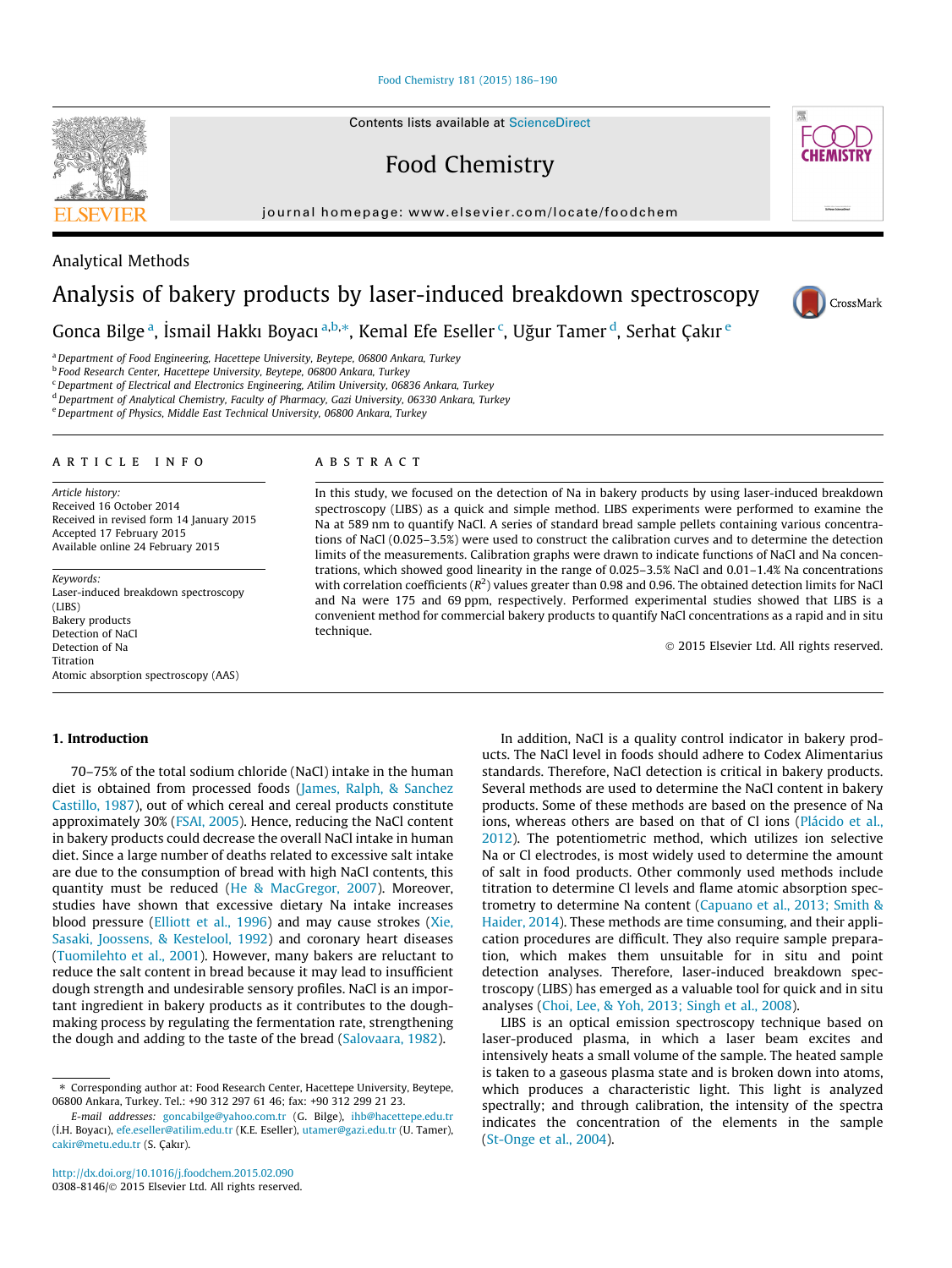Most materials, such as solids, liquids and gases, can be analyzed quantitatively and qualitatively by using LIBS [\(Miziolek,](#page--1-0) [Palleschi, & Schechter, 2006; Pandhija & Rai, 2008, 2009; Rai &](#page--1-0) [Rai, 2008; Singh, Rai, & Rai, 2009](#page--1-0)). This technology has many advantages including quick and real-time analysis through in situ field operations without the need for sample preparation ([Pandhija, Rai, Rai, & Thakur, 2010\)](#page--1-0). Moreover, its application has expanded to the fields such as metallurgy, mining, environmental analysis and pharmacology ([Radziemski, 1994; Rusak, Castle,](#page--1-0) [Smith, & Winefordner, 1997; Sneddon & Lee, 1999; St-Onge,](#page--1-0) [Kwong, Sabsabi, & Vadas, 2002; Tognoni, Palleschi, Corsi, &](#page--1-0) [Cristoforetti, 2002](#page--1-0)). However, there are few LIBS applications in food technology, some of which are in food safety applications such as detection of pesticides in powdered spinach and rice pellets ([Kim, Kwak, Choi, & Park, 2012\)](#page--1-0) and identification of Escherichia coli O157:H7 and Salmonella enterica in foods and on surfaces [\(Multari, Cremers, Dupre, & Gustafson, 2013](#page--1-0)). Other food applications include the examination of quality properties in foods, such as the determination of macro and micronutrients in sugarcane leaves [\(Nunes et al., 2010\)](#page--1-0), and direct determination of trace elements in starch-based flours ([Cho et al., 2001\)](#page--1-0).

In this study, detection of Na in bakery products is conducted by using a simple and inexpensive LIBS system for quantifying NaCl concentration to demonstrate the applicability of LIBS for the analysis of NaCl in bakery products. To this end, standard bread samples are chosen as the model system. In addition, commercial bakery products (crackers, biscuits and different types of breads) are included in this study. Further, titration and atomic absorption spectroscopy methods were used to confirm NaCl and Na concentrations in the samples.

## 2. Experimental methods

## 2.1. Reagents

Silver nitrate (AgNO<sub>3</sub>), potassium chromate ( $K_2$ CrO<sub>4</sub>), nitric acid  $(HNO<sub>3</sub>)$  and NaCl were purchased from Sigma Aldrich (Steinheim, Germany). Bread flour and bread additive yeast were purchased from a local market. Standard bread samples were produced according to American Association of Cereal Chemists (AACC) Optimized Straight-Dough Bread-Baking Method No. 10–10.03 ([AACCI,](#page--1-0) [2010](#page--1-0)). Twelve standard bread samples were produced by this method at various salt concentrations ranged between 0.025% and 3.5%. The bread dough, comprising 100 g flour, 0.2 g bread additive, 25 ml of 8% yeast solution, 25 ml salt solution at various concentrations and 10 ml water, was mixed by hand for 15 min. Dough pieces were rounded and incubated for 30 min during the first fermentation. After 30 min, the dough was punched and incubated for 30 min during the second fermentation. Then, the dough was formed, placed into tins for the final fermentation and incubated for 55 min at 30 $\degree$ C. Subsequently, the bread was baked for 30 min at 210  $\degree$ C, taken out of the oven and cooled.

#### 2.2. LIBS instrumentation

LIBS spectra were recorded using a Quantel-Big Sky Nd:YAGlaser (Bozeman, MT, USA), HR 2000 Oceanoptics Spectrograph (Dunedin, FL, USA) and Stanford Research System Delay Generator SRS DG535 (Cleveland, OH, USA). The experimental setup was presented in Fig. 1. The laser was operated at a fundamental wavelength of 532 nm and used for sample ablation. It was then run in the Q-switched mode at a repetition rate of 1 Hz. External gated detection was performed at 0.5  $\mu$ s gate delay and 20  $\mu$ s gate width. Spectrograph was externally triggered from the laser at every pulse with the delay generator. The laser energy was adjusted at 14 mJ/pulse. Samples were measured by the LIBS technique by



Fig. 1. Experimental setup of laser-induced breakdown spectroscopy (LIBS).

scanning five different locations and four excitations per location. LIBS experiments were performed in order to examine the Na content at 589 nm in bakery products to quantify NaCl, which was necessary to obtain calibration curves. This was achieved by preparing standard bread samples with various known concentrations of NaCl ranged between 0.025% and 3.5%. For the LIBS measurements, bread samples were dried at 105  $\degree$ C for 2 h and cooled in a desiccator. Then, 400 mg of dried powdered bread samples were formed as a pellet under 10 tons of pressure using a pellet press machine. Samples were measured by using LIBS technique in triplicate, scanning five different locations and five excitations per location. The calibration curves for the Na line at 589 nm were obtained by plotting its intensity versus NaCl and Na concentrations in each sample.

### 2.3. NaCl detection in bakery products via titration (Mohr method)

NaCl content of standard bread samples and commercial samples were measured by Mohr method (reference method for NaCl measurements), which is a conventional method for NaCl detection in bakery samples ([Serna-Saldivar, 2012\)](#page--1-0). It is based on the determination of chloride ion concentration by titration with AgNO<sub>3</sub>. In this method, samples were dried at 105  $\degree$ C for 2 h, and 10 g of the dried samples were balanced into a conical flask. Following this process, hot water was added to the flask, and the flask was shaken thoroughly. The solution was sealed in a 250 ml conical flask using filter paper. Then, the conical flask was washed with hot water, which was poured onto the filter paper. As a result, salt on the filter paper was passed to the flask. After the solution in the flask was cooled, it was filled with deionized water till the level reached the 100 ml volume line. Because the reaction is better in alkaline media, a NaOH solution was used to make the solution alkaline.  $K_2$ CrO<sub>4</sub> (2–3 drops) was added, and the solution was titrated with AgNO<sub>3</sub>. When all chloride ions were precipitated, the titration was terminated. Then, additional  $AgNO<sub>3</sub>$  ions reacted with the chromate ions of the  $K_2CrO_4$ , forming a red–brown precipitate of silver chromate [\(Serna-Saldivar, 2012\)](#page--1-0). The percentage of NaCl in the samples was calculated according to the following equation:

$$
NaCl\% = \frac{Titre \times Normality \ of \ AgNO_3 \times 0.0584 \times 100}{Weight \ of \ sample} \times 2.5
$$
\n(1)

## 2.4. Na detection in bakery products by atomic absorption spectroscopy

Na content of standard bread samples and commercial samples were measured using atomic absorption spectroscopy (the reference method for Na measurements). Samples were prepared according to the EPA Method 3051A by microwave-assisted